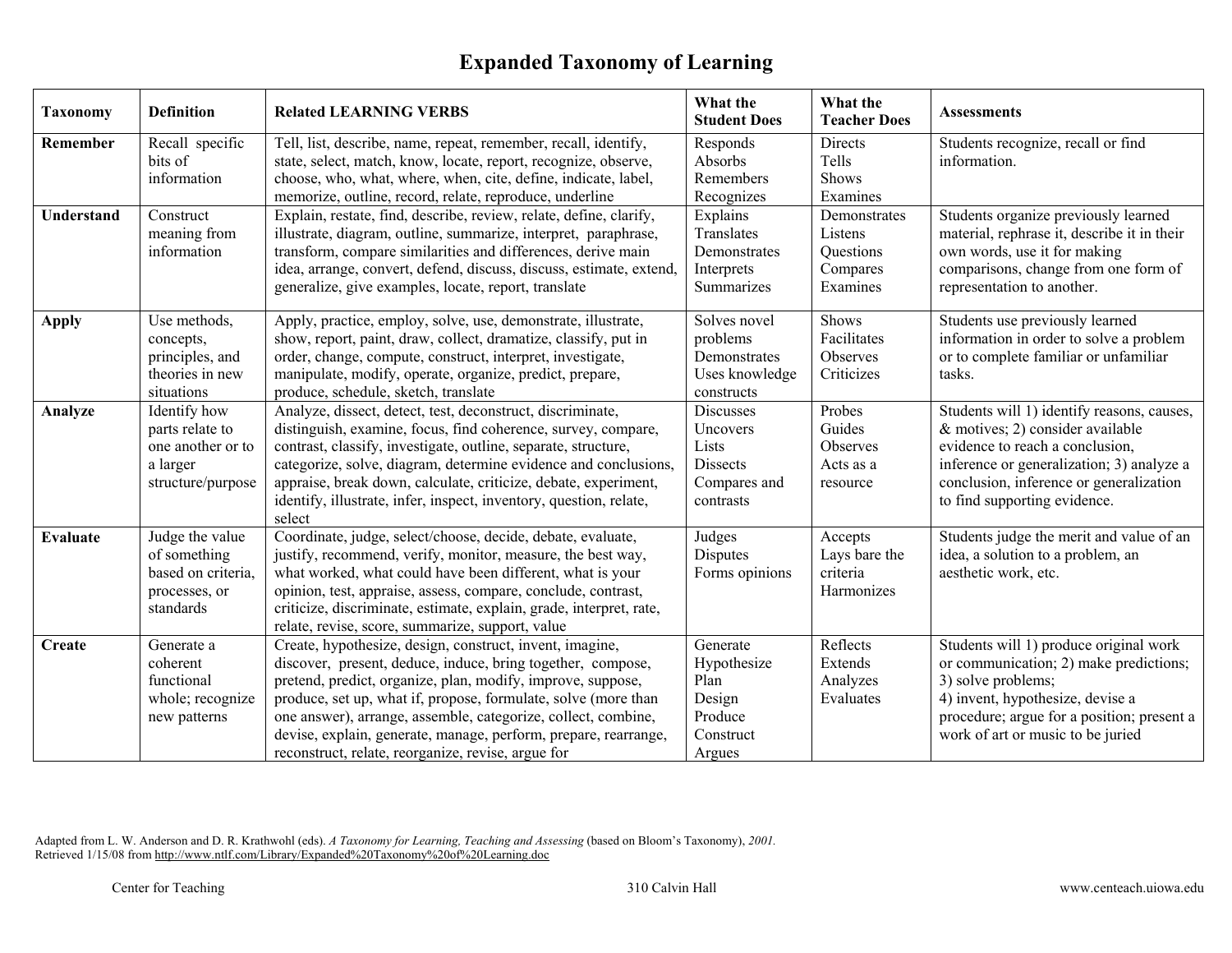#### **Learning Taxonomy – Krathwohl's Affective Domain**

**Affective** learning is demonstrated by behaviors indicating attitudes of awareness, interest, attention, concern, and responsibility, ability to listen and respond in interactions with others, and ability to demonstrate those attitudinal characteristics or values which are appropriate to the test situation and the field of study

| <b>Level and Definition</b>                                                                                                                                                                                                                                                                                                                                                                                                                                                                                                                                                                                                                                                                                                                                                    | <b>Illustrative Verbs</b>                                                                                                                                                                       | <b>Example</b>                                                                                                                                                                                                                                                                                                                                                   |
|--------------------------------------------------------------------------------------------------------------------------------------------------------------------------------------------------------------------------------------------------------------------------------------------------------------------------------------------------------------------------------------------------------------------------------------------------------------------------------------------------------------------------------------------------------------------------------------------------------------------------------------------------------------------------------------------------------------------------------------------------------------------------------|-------------------------------------------------------------------------------------------------------------------------------------------------------------------------------------------------|------------------------------------------------------------------------------------------------------------------------------------------------------------------------------------------------------------------------------------------------------------------------------------------------------------------------------------------------------------------|
| Receiving refers to the student's willingness to attend to<br>particular phenomena of stimuli (classroom activities, textbook,<br>music, etc.). Learning outcomes in this area range from the<br>simple awareness that a thing exists to selective attention on<br>the part of the learner. Receiving represents the lowest level of<br>learning outcomes in the affective domain.                                                                                                                                                                                                                                                                                                                                                                                             | asks, chooses, describes,<br>follows, gives, holds, identifies,<br>locates, names, points to,<br>selects, sits erect, replies, uses                                                             | Listening to discussions of<br>controversial issues with an open<br>mind.<br>Respecting the rights of others.<br>Listen for and remember the name<br>of newly introduced people.                                                                                                                                                                                 |
| Responding refers to active participation on the part of the<br>student. At this level he or she not only attends to a particular<br>phenomenon but also reacts to it in some way. Learning<br>outcomes in this area may emphasize acquiescence in<br>responding (reads assigned material), willingness to respond<br>(voluntarily reads beyond assignment), or satisfaction in<br>responding (reads for pleasure or enjoyment). The higher levels<br>of this category include those instructional objectives that are<br>commonly classified under "interest"; that is, those that stress<br>the seeking out and enjoyment of particular activities.                                                                                                                          | answers, assists, complies,<br>conforms, discusses, greets,<br>helps, labels, performs,<br>practices, presents, reads,<br>recites, reports, selects, tells,<br>writes                           | Completing homework assignments.<br>Participating in team problem-<br>solving activities.<br>Questions new ideals, concepts,<br>models, etc. in order to fully<br>understand them.                                                                                                                                                                               |
| Valuing is concerned with the worth or value a student<br>attaches to a particular object, phenomenon, or behavior. This<br>ranges in degree from the simpler acceptance of a value<br>(desires to improve group skills) to the more complex level of<br>commitment (assumes responsibility for the effective functioning<br>of the group). Valuing is based on the internalization of a set of<br>specified values, but clues to these values are expressed in the<br>student's overt behavior. Learning outcomes in this area are<br>concerned with behavior that is consistent and stable enough to<br>make the value clearly identifiable. Instructional objectives that<br>are commonly classified under "attitudes" and "appreciation"<br>would fall into this category. | completes, describes,<br>differentiates, explains, follows,<br>forms, initiates, invites, joins,<br>justifies, proposes, reads,<br>reports, selects, shares, studies,<br>works                  | Accepting the idea that integrated<br>curricula is a good way to learn.<br>Participating in a campus blood<br>drive.<br>Demonstrates belief in the<br>democratic process.<br>Shows the ability to solve problems.<br>Informs management on matters<br>that one feels strongly about.                                                                             |
| Organization is concerned with bringing together different<br>values, resolving conflicts between them, and beginning the<br>building of an internally consistent value system. Thus the<br>emphasis is on comparing, relating, and synthesizing values.<br>Learning outcomes may be concerned with the conceptualization<br>of a value (recognizes the responsibility of each individual for<br>improving human relations) or with the organization of a value<br>system (develops a vocational plan that satisfies his or her need<br>for both economic security and social service). Instructional<br>objectives relating to the development of a philosophy of life<br>would fall into this category.                                                                      | adheres, alters, arranges,<br>combines, compares,<br>completes, defends, explains,<br>generalizes, identifies,<br>integrates, modifies, orders,<br>organizes, prepares, relates,<br>synthesizes | Recognizing own abilities,<br>limitations, and values and<br>developing realistic aspirations.<br>Accepts responsibility fro one's<br>behavior.<br>Explains the role of systematic<br>planning in solving problems.<br>Accepts professional ethical<br>standards.<br>Prioritizes time effectively to meet<br>the needs of the organization,<br>family, and self. |
| Characterization by a value or value set. The individual<br>has a value system that has controlled his or her behavior for a<br>sufficiently long time for him or her to develop a characteristic<br>"life-style." Thus the behavior is pervasive, consistent, and<br>predictable. Learning outcomes at this level cover a broad<br>range of activities, but the major emphasis is on the fact that<br>the behavior is typical or characteristic of the student.<br>Instructional objectives that are concerned with the student's<br>general patterns of adjustment (personal, social, emotional)<br>would be appropriate here.                                                                                                                                               | acts, discriminates, displays,<br>influences, listens, modifies,<br>performs, practices, proposes,<br>qualifies, questions, revises,<br>serves, solves, uses, verifies                          | A person's lifestyle influences<br>reactions to many different kinds of<br>situations.<br>Shows self-reliance when working<br>independently.<br>Uses an objective approach in<br>problem solving.<br>Displays a professional commitment<br>to ethical practice on a daily basis.<br>Revises judgments and changes<br>behavior in light of new evidence.          |

Source: http://assessment.uconn.edu/docs/LearningTaxonomy\_Affective.pdf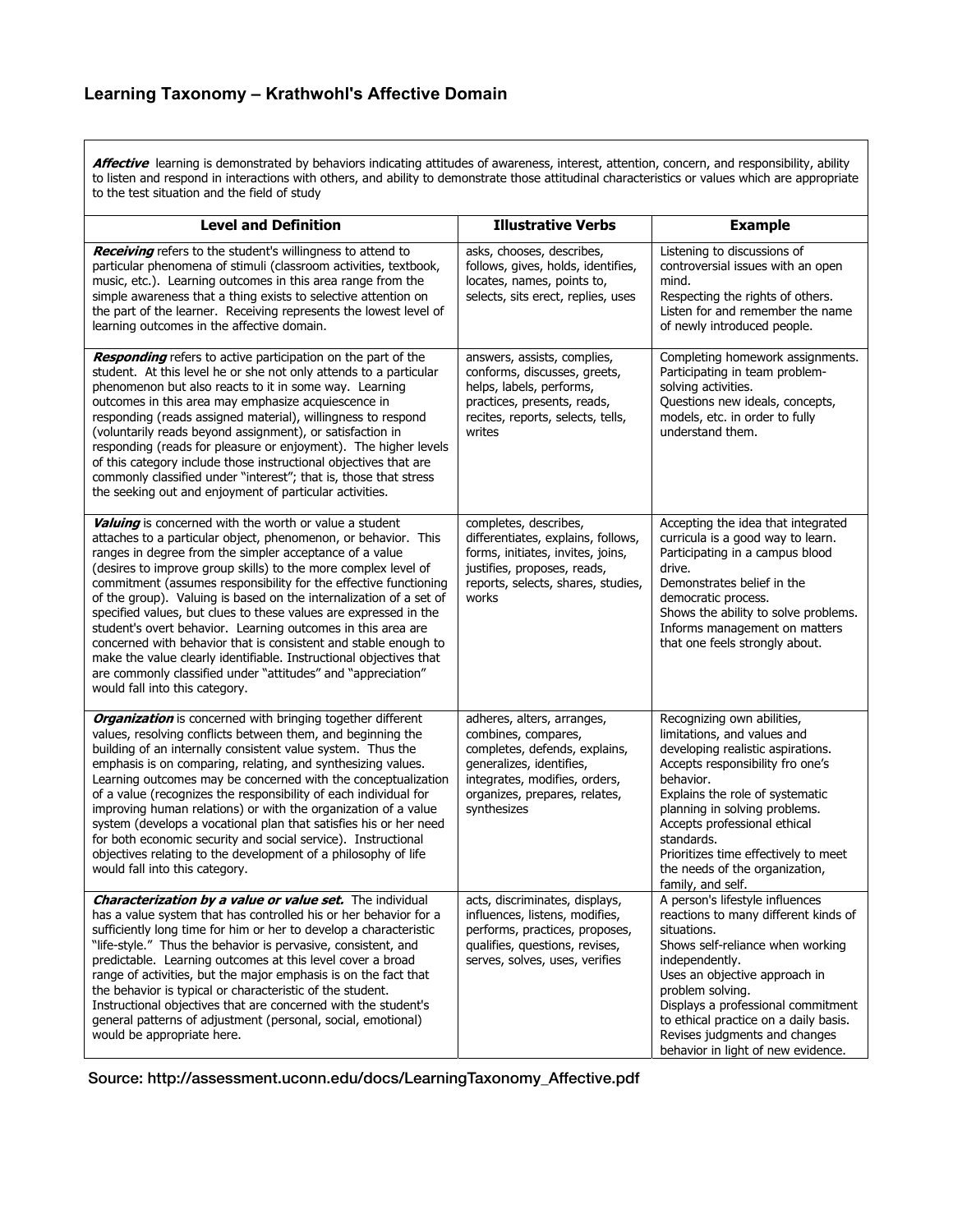

## **Psychomotor Domain**

### **Learning Outcomes Related To Skills**

| <b>Observe</b>                                                                                                                                     | <b>Model</b>                                                                                            | <b>Recognize</b><br><b>Standards</b>                                                                                                                          | <b>Correct</b>                                                                                                                 | <b>Apply</b>                                                                     | Coach                                                                                                         |
|----------------------------------------------------------------------------------------------------------------------------------------------------|---------------------------------------------------------------------------------------------------------|---------------------------------------------------------------------------------------------------------------------------------------------------------------|--------------------------------------------------------------------------------------------------------------------------------|----------------------------------------------------------------------------------|---------------------------------------------------------------------------------------------------------------|
| <b>Students</b><br>translate<br>sensory<br>input into<br>physical<br>tasks or<br>activities.                                                       | <b>Students</b><br>are able to<br>replicate a<br>fundamental<br>skill or task.                          | <b>Students</b><br>recognize<br>standards or<br>criteria<br>important to<br>perform a skill<br>or task<br>correctly.                                          | Students use<br>standards to<br>evaluate their<br>own<br>performances<br>and make<br>corrections.                              | <b>Students</b><br>apply this<br>skill to real<br>life<br>situations.            | Students are<br>able to<br>instruct or<br>train others<br>to perform<br>this skill in<br>other<br>situations. |
| Hear<br>Identify<br>Observe<br>See<br>Smell<br>Taste<br>Touch<br>Watch<br>*Usually no<br>outcomes<br>or<br>objectives<br>written at<br>this level. | Attempt<br>Copy<br>Follow<br>Imitate<br>Mimic<br>Model<br>Reenact<br>Repeat<br>Reproduce<br>Show<br>Try | <b>Check</b><br><b>Detect</b><br><b>Discriminate</b><br><b>Differentiate</b><br><b>Distinguish</b><br><b>Notice</b><br>Perceive<br>Recognize<br><b>Select</b> | Adapt<br>Adjust<br>Alter<br>Change<br>Correct<br>Customize<br>Develop<br>Improve<br>Manipulate<br>Modify<br>Practice<br>Revise | <b>Build</b><br>Compose<br>Construct<br>Create<br>Design<br>Originate<br>Produce | Demonstrate<br><b>Exhibit</b><br><b>Illustrate</b><br>Instruct<br>Teach<br>Train                              |

Basic Knowledge More Sophisticated Skills<br>Basic Skills<br>Higher Level Abilities Higher Level Abilities Level Critical Understanding of Performance